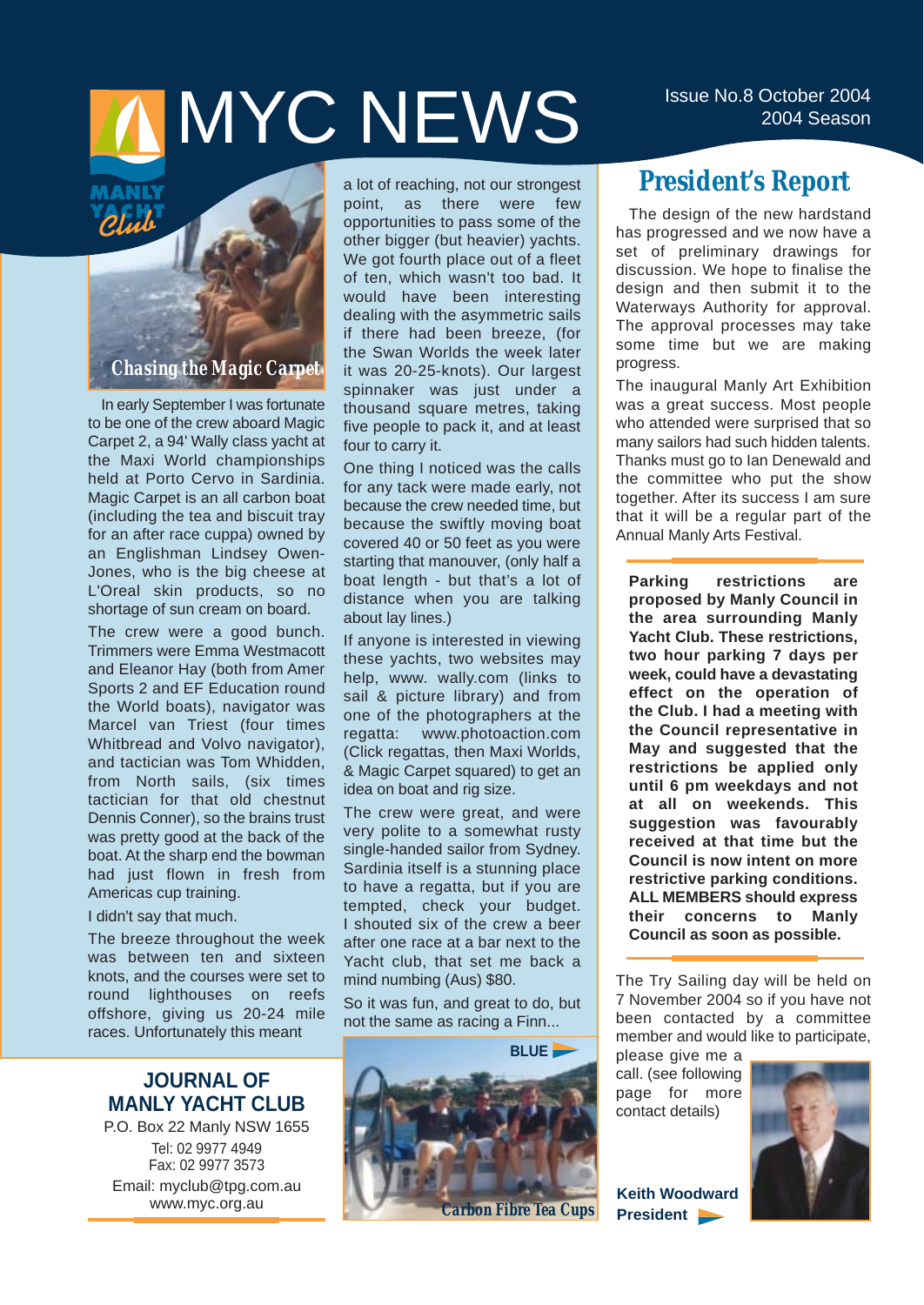

4 Friday nights left before the start of the Twilights (November 12th)

If you have not yet put in your entry form, then don't delay any further get your entry in now!

The official handicapper (see MYC results page) Graham Radford needs time to run all the many calculations through the computer to get your starting time.

Remember prizes are awarded back at the club after each race so you have to be there to collect or else the boat behind you walks away with your prize! Dinner will be available on he deck at MYC after each race, so no need to worry about finding something to eat after the race.



*Don't let Summer pass you by get into Twilight Sailing. Great NEW Sponsorship and Prizes will be announced by Andrew Robinson and Steve Teudt*

**SAILING DETAILS:** Web page: www.myc.org.au **Contact Steve Teudt 9907 9111** 

**SPONSORSHIP DETAILS:** Web page: www.myc.org.au **Contact Andrew Robinson 0412 334 700** 

#### *We would like all members to come and help for a few hours!*

This is the day we open our doors to the general public to show off our yacht club, and encourage others to try our sport. So if you have not yet been contacted by the committee who are preparing a roster of duties for the day, and you can spare a few hours please email: sorrell@ihsydney.com



Everyone Welcome Manly Juniors, Sailability, Solings,<br>Spinnakers & Non Spin. Yachts, Lasers, Twilight Races, adults & children can learn to sail. Refreshments on the deck • Enjoy a sail • Lucky door prize East Esplanade Manly 9977 4949



After a Winter hiatus that saw only the very occasional and brave sailors participating a fleet of 4 MJs hit the water on Sunday, 19th September.

A warm and hearty welcome to our new sailors Jas, Clair, Hugo, Thomas, Sven and Johanne, who joined 'old' hands Angus, Alice and Emily for a Fun Day sailing. Admittedly the weather was less than welcoming with nearly everyone wondering "What are we doing here?" Just as we put boats in the water the heavens opened and dumped some of the biggest rain drops seen for a long time!

True to our fair weather sailing form it cleared very quickly with some beautiful little breezes in the Sound. This allowed the old hands an opportunity to shake out the cobwebs and gave our new sailors a great introduction to MJ sailing out of MYC. Well done!

The holidays will mean 'sail if you want to', but we should have most of our fleet back on deck October 16 (Saturday before School goes back) and most Saturdays from then on.

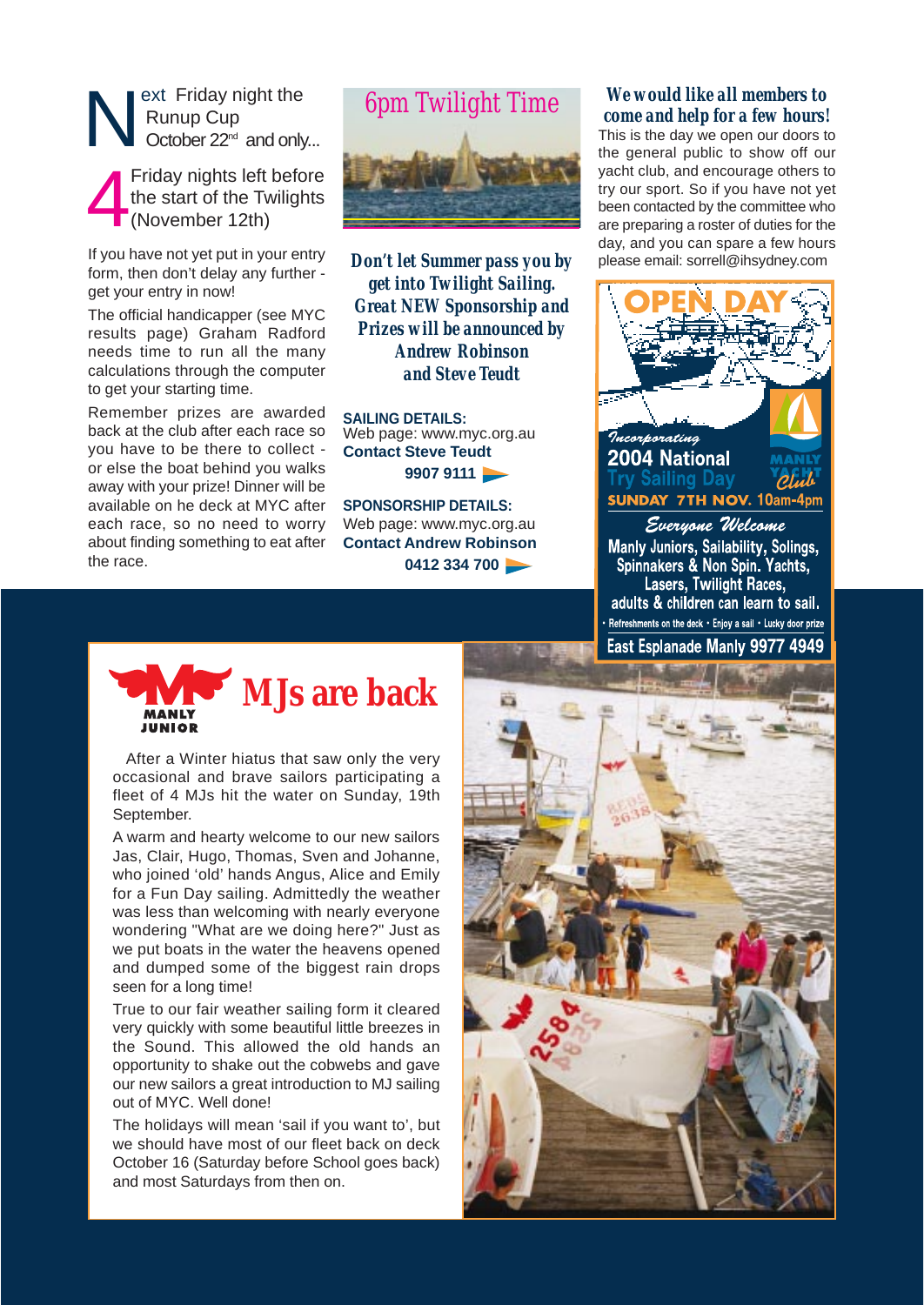

**SAILING DAY ON 18TH SEPTEMBER** turned out to be a beautiful day for sailing. 25 people came down for sailing today, and we had a couple of informal races. Everyone who took part enjoyed this immensely. Next Sailing Day is 16th October, then the following week, Wednesday, 20th October, and again Saturday, 23rd October. If any Manly Yacht Club members find themselves with a spare hour or so, we are always looking for volunteers with sailing skills to skipper our boats.



*Judith & Monique waiting their turn and having heaps of fun, with big smiles to match!*

*Photographs taken by Daniel Simpson.*

Please call **Evelyn on 99762134,** or **Eli on 99762747** if you can spare us any time on these dates



For those members who don't already know, the two yellow banana shaped boats currently stored on the Clubs wharf belong to the Northern Beaches Dragon Boat Club. NBDBC moved their training base from Pittwater to Manly in December 2003

and they lease a small area of the wharf for storage of these dragon boats. Since its formation in 1997, the Club has been based at Narrabeen Lakes and Bayview. Committee member Terry Jones says that they see their move to Manly as very successful and popular with members as it provides convenient access to public transport and nearby pubs, clubs, restaurants and cafes to carry on the camaraderie developed during the training sessions.

During the active competitive season paddlers train 3 times a week and regattas are held monthly amongst fierce competition, with Chinese New Year festival at Darling Harbour being a highlight of the year's events. NBDBC has women's, men's, mixed and social teams and have competed successfully at all levels over the years winning many trophies and medals. Terry says that the Club considers it a privilege to be able to train in the pristine waters of Manly and adds that the coaching team has about 15 years experience in Dragon Boat racing and emphasises technique and teamwork.

Dragon Boat racing is more than just a sport, it is the embodiment of teamwork as it requires 20 people to paddle in synchronisation. This takes cooperation, patience, dedication and hard work and a unique bond can develop between members of a team who can achieve a great result by working well together.

Whilst Dragon Boat racing is relatively new to Australia, Sydney held the inaugural Sydney Dragon Boat Festival at Farm Cove in 1984; today there are dragon boat races held in every state and territory in Australia with teams regularly touring overseas. According to some

sources, Dragon Boat racing is one of sports best kept secrets, and while soccer is clearly the most popular sport in the world, it has been suggested that dragon boat racing may be the next most popular sport worldwide.

World championships are held every two years, the next in Beijing China later this year will see a number of members of the Northern Beaches Dragon Boat Club racing as a part of the Australian National Team. Sydney will host the World Championships in Dragon Boat Racing in 2007 and there is a possibility that Dragon Boat racing will be included in the program of the 2008 Beijing Olympic Games, bringing the sport home to its country of origin. NBDBC is also planning a trip to China in 2005 where they will compete locally and hopefully bring home a trophy or two.

The NBDBC is always willing to welcome new paddlers, experienced paddlers and sweeps to join their club. As well as competing in monthly races between now and the end of the season in April, NBDBC also encourages their Club members to get together socially and the imminent signing of a new sponsor for our Manly base will only serve to encourage further social activities.

**CONTACT: GEOFF TAKEN 0418 239 980. Suz Rothquel**

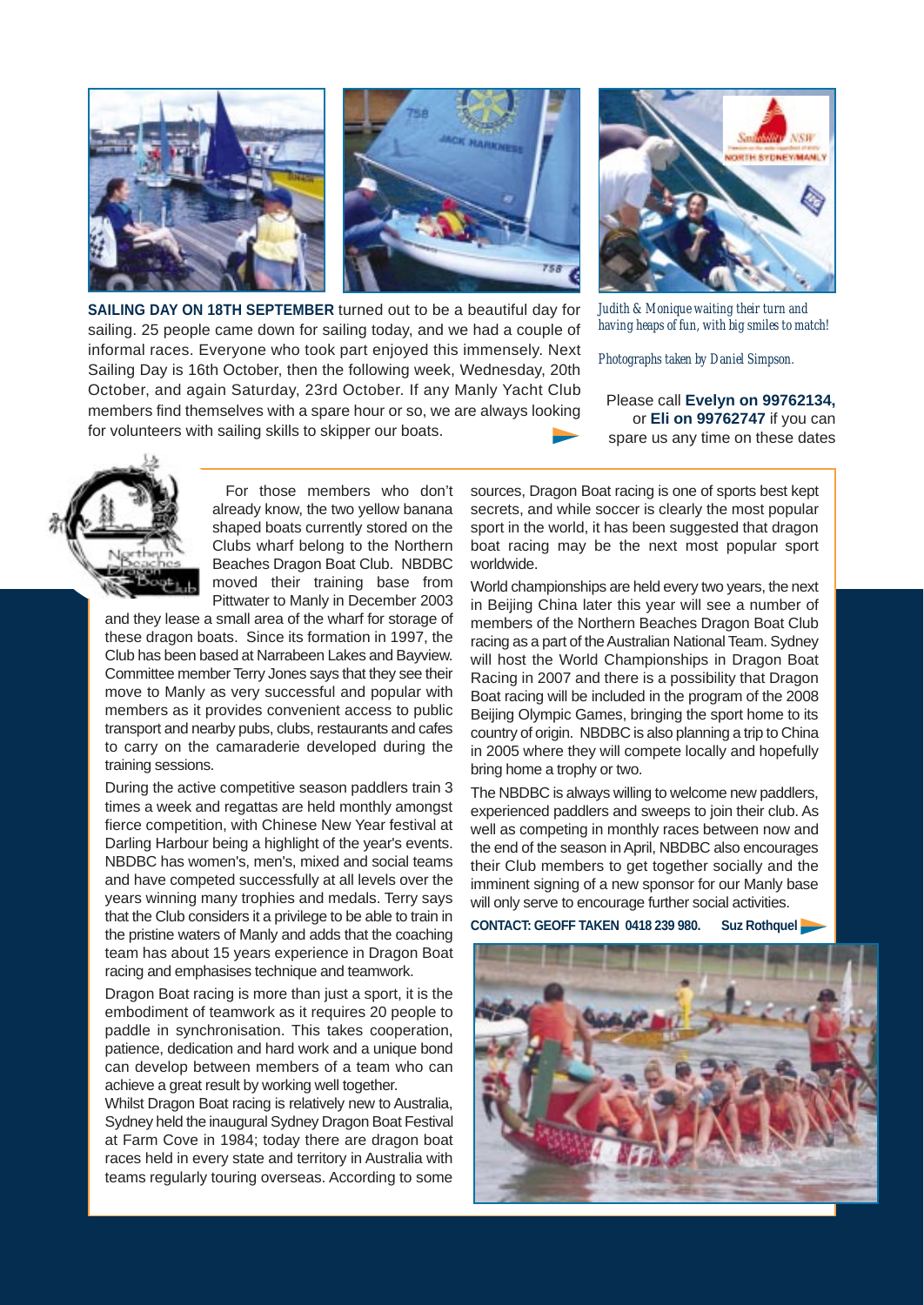#### **STARTING**

This is a bit like most things in life but with a boat race it can happen each week and each week will be different so that although we may have done it all before we must do our homework ready for the next start.

Check the weather, winds and forecasts before leaving shore and also make sure you are aware of tides, not only times of high and low but how the tidal streams run around the harbour.

When you reach the start boat which will be on station, with the Club burgee flying, at least ten minutes before the scheduled race start time make sure that you read the course number correctly and have some idea of where the course goes. The courses for MYC races are published in the Club handbook.

Make sure you have the correct time for the start of your division race or alternatively make sure your watch has been set to Telstra time for the start of handicap races. A bad or late start is almost impossible to recover.

As the count down proceeds keep your boat close to the starting area without obstructing other boats especially those starting at a time before yours. Too far from the start line whilst waiting for the hooter makes it difficult to get into good position for your start.

Keep the start boat in your sights and watch the flags as they are more significant than the horn when it comes to your start. The dropping of your relevant numeral pennant at the starting time overrules any horn sound, which is included just as an assist.Manly Yacht Club uses the five minute countdown starting sequence.

You should also be aware of and know the meaning of other signals both flag and sound from the start boat. These could include; race cancelled, the postponement (for differing periods) of the race, general recall, individual recall and shortened course.

Know the meaning of flags such as 'Y' flag (important for dingy and centreboard sailors), the 'I' flag and of course the most dreaded of all the black flag.

The finish line has the finish boat on station flying a blue flag and away from the pin buoy set on the port side of the course.

Additional information can be obtained from the AYF "blue book"

#### **GOOD SAILING AND GOOD STARTING**

#### **MYC Creative Exhibition**

What a successful event our first ever Art Show was during the Manly Arts Festival in September.

We had close to 300 people visiting the show throughout the weekend enjoying the artworks of around 25 members and their families. We even sold several paintings.

Dr Peter MacDonald officially launched the art show and acknowledged MYC's presence in the local community. In particular, he expressed appreciation for the important work we do in providing facilities for disabled sailors. David Barr, Manly's Local Member attended the party and even purchased a small sculpture. A fun evening was had by all who attended the opening.

The lucky winner of the artist's (Arthur Boyd) studio guessing competition was Patrick Lynch receiving the \$40 gift voucher from Artlink and Graham Bolton (from out of town Illuka) received the magnum of wine, a donation of \$100 to the Sunnyfield Association was a result of the very successful guessing competition. Thank you to all who kindly participated. The idea for the Art Show came from Greg and Tanya Middleton, however

an event such as this would not be possible without the efforts of a dedicated team. Ian Dennewald was indispensable as the driving force behind the committee, which included Brian Wilson, Jenny Wilson, Sue Rothquel, Judy Richardson, Margaret Lucas, Jack Morrison, Karin Lumsdaine, Keith Woodward, and Felicity O'Connor.

Many thanks to the members, friends and local visitors who supported our inaugural Art Show. Also, a very special thank you to Artlink at Brookvale who sponsored the gift certificate.

It has been great to see a side of the club many of us never thought existed. **Karin Lumsdaine**



#### **CLUB IMPROVEMENTS, PLEASE LEND A HAND - SAT 30TH OCTOBER IN ORDER TO GET OUR CLUB LOOKING ITS BEST FOR OPEN DAY & TRY SAILING ON 7TH NOVEMBER**

| <b>DIARY DATES</b>                          |                                               |  |  |  |  |
|---------------------------------------------|-----------------------------------------------|--|--|--|--|
| Wed 20 Oct                                  | Sailability - Fisher Rd                       |  |  |  |  |
| Fri 22 Oct                                  | <b>Yachts Twilights</b>                       |  |  |  |  |
|                                             | Runup Cup 1                                   |  |  |  |  |
| Sat 23 Oct                                  |                                               |  |  |  |  |
| MJ's                                        | SPS <sub>1</sub>                              |  |  |  |  |
| Sailability                                 | <b>BIRDS</b> and                              |  |  |  |  |
|                                             | <b>General Sailing</b>                        |  |  |  |  |
| Sun 24 Oct                                  | <b>Cumberland Cup 2</b>                       |  |  |  |  |
| Mon 25 Oct                                  | <b>Sailing Committee</b>                      |  |  |  |  |
|                                             | Meeting                                       |  |  |  |  |
| Fri 29 Oct                                  | <b>Yachts Twilights</b>                       |  |  |  |  |
|                                             | Runup Cup 2                                   |  |  |  |  |
| Sat 30 Oct                                  | <b>MJs Training</b>                           |  |  |  |  |
|                                             | <b>WORKING BEE</b>                            |  |  |  |  |
| Sun 31 Oct                                  |                                               |  |  |  |  |
| Centre Board                                | <b>SPS 5 &amp; CC 2</b>                       |  |  |  |  |
| Yachts Div 1                                | <b>SPS 5 &amp; CC 3</b>                       |  |  |  |  |
| Yachts Div 2                                | <b>SPS 5 &amp; FL 3</b>                       |  |  |  |  |
| Mon 1 Nov                                   | <b>Board Meeting</b>                          |  |  |  |  |
| Fri 5 Nov                                   | <b>Yachts Twilights</b>                       |  |  |  |  |
|                                             | Runup Cup 3                                   |  |  |  |  |
| Sat 6 Nov                                   | Sailability                                   |  |  |  |  |
|                                             | <b>General Sailing</b>                        |  |  |  |  |
| Sun 7 Nov                                   | MYC OPEN DAY &                                |  |  |  |  |
|                                             | 2004 NATIONAL                                 |  |  |  |  |
|                                             | <b>TRY SAILING DAY</b>                        |  |  |  |  |
| Fri 12 Nov                                  | <b>YACHTS</b>                                 |  |  |  |  |
| Sat 13 Nov                                  | <b>TWILIGHTS 1</b><br>MJ's SPS 2 and CC1      |  |  |  |  |
| Sun 14 Nov                                  |                                               |  |  |  |  |
| Centre Board SPS 6                          |                                               |  |  |  |  |
| Yachts Div 1                                | SPS <sub>6</sub>                              |  |  |  |  |
| Yachts Div 2                                | SPS <sub>6</sub>                              |  |  |  |  |
| Wed 17 Nov                                  |                                               |  |  |  |  |
| Fri 19 Nov                                  | <b>Sailability MAPS</b><br><b>TWILIGHTS 2</b> |  |  |  |  |
| <b>DUTY ROSTER CREW:</b>                    |                                               |  |  |  |  |
| Call Ann Webber on 9948 6724.               |                                               |  |  |  |  |
| Please double check your 2004-2005 Handbook |                                               |  |  |  |  |

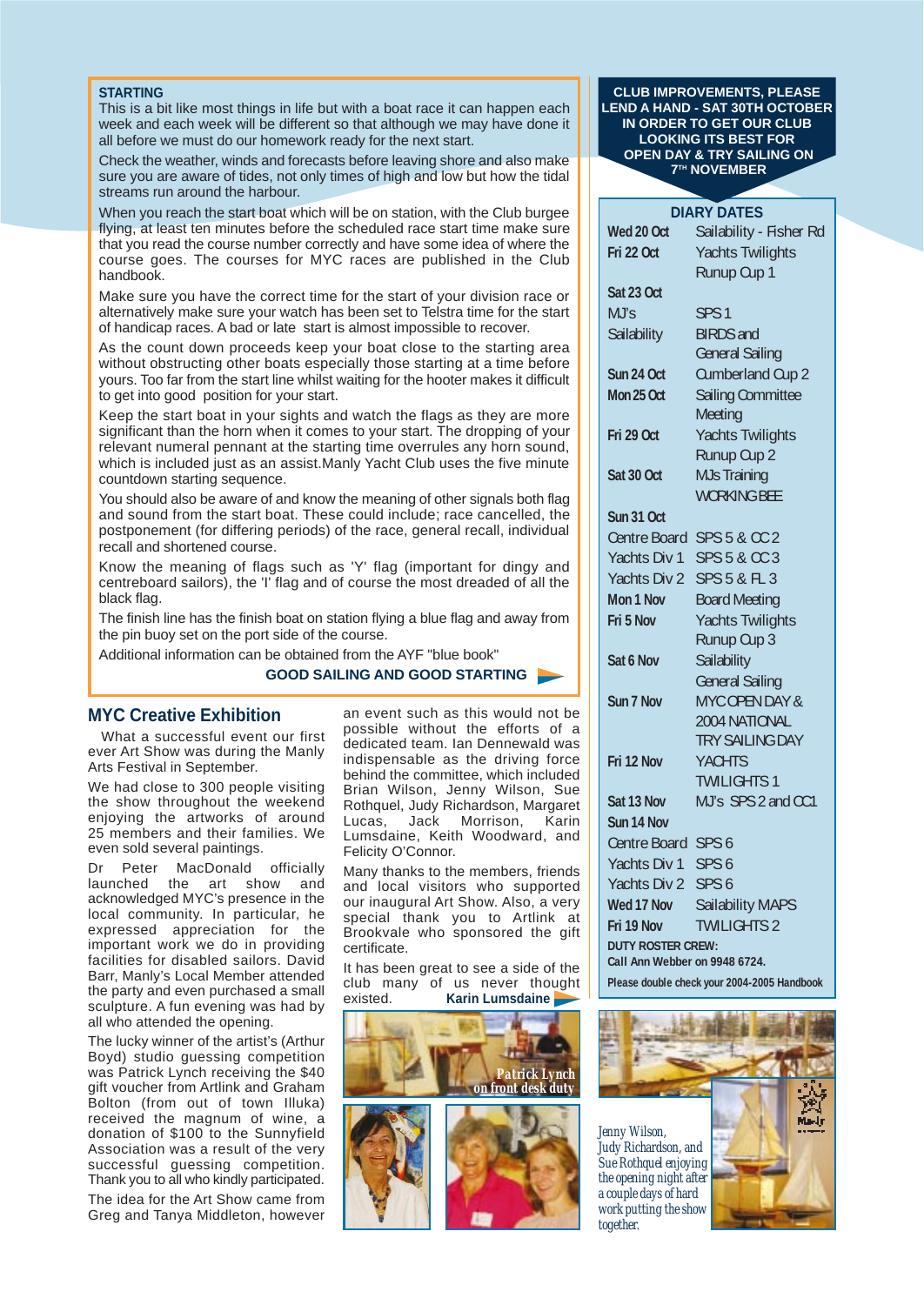

| 1<br>$\overline{2}$<br><b>DNC</b><br><b>DNC</b><br><b>DNC</b><br>1<br>$\overline{c}$<br>3<br>4<br>5<br>6<br><b>DNC</b><br>DNC 983<br>DNC<br>DNC<br>DNC. | RACE 1 [12/09/2004]<br>1236<br>M366<br>AUS32<br><b>KA16</b><br>DNC WP69<br>MYC6<br>127<br>1152<br>951<br>929<br>2090<br>5616<br>MYC9 | Place Sail No Boat Name<br>LOCAL HERO 2:37:03<br>WINDY POINT 3:27:26<br><b>AVANTI</b><br>AUS166 SLANGIVAR<br><b>PAM</b><br>SHEAR MAGIC<br>Division 2 Keel TOT HC results<br>Place Sail No Boat Name<br>MYC200 SLIPSTREAM 2:52:43<br>AIDA<br>CARINYA IV<br><b>BOKARRA</b><br>MYC33 LAUTREC<br><b>ECLIPSE</b><br><b>IT'S MINE</b><br>PACIFICA<br>MORNA<br><b>STARSHIP</b><br><b>SAINT MAYBE</b> | Elapsd<br>Elapsd<br>2:57:42<br>3:00:58<br>3:12:43<br>3:02:44<br>3:24:34                        | AHC<br>1.105<br>0.945<br>0.905<br>0.945<br>0.961<br>1.005<br>AHC<br>1.045<br>1.020<br>1.010<br>0.960<br>1.015<br>0.950<br>0.980<br>0.980<br>1.030<br>1.000<br>0.960 | Spring Point Score 2004-2005<br>HC Cor'd T CHC<br>2:53:32<br>3:16:02<br>HC Cor'd T CHC<br>3:00:29<br>3:01:15<br>3:02:47<br>3:05:00<br>3:05:28<br>3:14:20                | 1.105<br>1.046<br>1.008<br>0.955<br>1.009                                              | Division 1 Keel TOT HC results<br>Skipper<br>P Mosely<br>0.933 A Cooper<br>C Shead<br>S Lambie<br>M Walker<br>R Steffens Adams10<br>Skipper<br>B Buchanan Sigma36<br>1.020 B Spence<br>J Nixon<br>H Ebling<br>0.938 B Howell<br>H Hooper<br>C Rogers<br>G Zyner<br>P Richter<br>D Parsons Daydream | Class<br>Sydney36<br>Adams8<br>Soling<br>Soling<br>Internat/5.5 7.0<br>Class<br>S80<br>Carmen<br>C Cameron Santana22<br>Passage33 5.0<br>Endeavour24 6.0<br>Catalina32<br>Catalina32<br>Cavalier975 12.0<br>Hudson32 | 1.0<br>2.0<br>7.0<br>7.0<br>7 <sub>0</sub><br>1.0<br>2.0<br>3.0<br>4.0<br>12.0<br>12.0<br>12.0<br>12.0 | <b>Score Fin Tim</b><br>15:42:03<br>16:32:26<br><b>Score Fin Tim</b><br>16:07:43<br>16:12:42<br>16:15:58<br>16:27:43<br>16:17:44<br>16:39:34 | <b>ETOrd</b><br>1<br>2<br><b>ETOrd</b><br>$\mathbf{1}$<br>$\overline{2}$<br>3<br>5<br>$\overline{4}$<br>6 |
|---------------------------------------------------------------------------------------------------------------------------------------------------------|--------------------------------------------------------------------------------------------------------------------------------------|-----------------------------------------------------------------------------------------------------------------------------------------------------------------------------------------------------------------------------------------------------------------------------------------------------------------------------------------------------------------------------------------------|------------------------------------------------------------------------------------------------|---------------------------------------------------------------------------------------------------------------------------------------------------------------------|-------------------------------------------------------------------------------------------------------------------------------------------------------------------------|----------------------------------------------------------------------------------------|----------------------------------------------------------------------------------------------------------------------------------------------------------------------------------------------------------------------------------------------------------------------------------------------------|----------------------------------------------------------------------------------------------------------------------------------------------------------------------------------------------------------------------|--------------------------------------------------------------------------------------------------------|----------------------------------------------------------------------------------------------------------------------------------------------|-----------------------------------------------------------------------------------------------------------|
|                                                                                                                                                         |                                                                                                                                      |                                                                                                                                                                                                                                                                                                                                                                                               |                                                                                                |                                                                                                                                                                     |                                                                                                                                                                         |                                                                                        |                                                                                                                                                                                                                                                                                                    |                                                                                                                                                                                                                      |                                                                                                        |                                                                                                                                              |                                                                                                           |
| 1<br>$\overline{2}$<br>3<br>4                                                                                                                           | RACE 2 [19/09/2004]<br>1236<br>M366<br><b>KA16</b><br>DNC AUS32<br>DNC WP69                                                          | Place Sail No Boat Name<br>LOCAL HERO 2:14:36<br>WINDY POINT 2:48:28 0.933<br>AUS166 SLANGIVAR 2:50:31 0.945<br>PAM<br>AVANTI<br>SHEAR MAGIC                                                                                                                                                                                                                                                  | Elapsd<br>2:48:10 0.961                                                                        | AHC<br>1.105<br>0.905<br>1.005                                                                                                                                      | Spring Point Score 2004-2005<br>HC Cor'd T CHC<br>2:28:44<br>2:37:11<br>2:41:08<br>2:41:36                                                                              | 1.121                                                                                  | Division 1 Keel TOT HC results<br>Skipper<br>P Mosely<br>0.930 A Cooper<br>0.939 S Lambie<br>0.955 M Walker<br>C Shead<br>R Steffens                                                                                                                                                               | Class<br>Sydney36<br>Adams8<br>Soling<br>Internat/5.5 4.0<br>Soling<br>Adams10                                                                                                                                       | 1.0<br>2.0<br>3.0<br>7.0<br>7.0                                                                        | Score Fin Tim<br>15:19:36<br>15:53:28<br>15:55:31<br>15:53:10 2                                                                              | <b>ETOrd</b><br>1<br>3<br>$\overline{4}$                                                                  |
| 1<br>$\overline{c}$<br>3<br>$\overline{4}$<br>5<br>6<br>7<br>8<br>9<br><b>DNC</b>                                                                       | 2090<br>127<br>MYC6<br>MYC9<br>951<br>983<br>1152<br>5616<br>929                                                                     | Division 2 Keel TOT HC results<br>Place Sail No Boat Name<br><b>MORNA</b><br>CARINYA IV<br>MYC200 SLIPSTREAM 2:12:59<br>AIDA<br>SAINT MAYBE 2:28:06<br><b>ECLIPSE</b><br>PACIFICA<br><b>BOKARRA</b><br><b>STARSHIP</b><br><b>IT'S MINE</b><br>DNC MYC33 LAUTREC                                                                                                                               | Elapsd<br>2:09:31<br>2:13:17<br>2:17:20<br>2:33:33<br>2:28:19<br>2:32:50<br>2:28:08            | AHC<br>1.030<br>1.008<br>1.046<br>1.020<br>0.960<br>0.938<br>0.980<br>0.955<br>1.000<br>0.980<br>1.009                                                              | HC Cor'd T CHC<br>2:13:24<br>2:14:21<br>2:19:06<br>2:20:05<br>2:22:11<br>2:24:02<br>2:25:21<br>2:25:57<br>2:28:08                                                       | 0.971<br>0.944                                                                         | Skipper<br>1.043 G Zyner<br>1.018 J Nixon<br>1.048 B Buchanan Sigma36<br>1.020 B Spence<br>0.956 D Parsons<br>0.929 B Howell<br>C Rogers<br>C Cameron Santana22<br>0.988 P Richter<br>H Hooper<br>H Ebling                                                                                         | Class<br>Cavalier35<br>Carmen<br><b>S80</b><br>Daydream<br>Endeavour24 6.0<br>Catalina32<br>Hudson32<br>Catalina32<br>Passage33 12.0                                                                                 | 1.0<br>2.0<br>3.0<br>4.0<br>5.0<br>7.0<br>8.0<br>9.0<br>12.0                                           | Score Fin Tim<br>15:24:31<br>15:28:17<br>15:27:59<br>15:32:20<br>15:43:06<br>15:48:33<br>15:43:19<br>15:47:50<br>15:43:08 6                  | <b>ETOrd</b><br>$\mathbf{1}$<br>3<br>$\overline{2}$<br>4<br>5<br>9<br>$\overline{1}$<br>8                 |
| 1<br>$\overline{2}$<br>3<br>4<br>DNC                                                                                                                    | RACE 3 [19/09/2004]<br><b>KA16</b><br>6323<br><b>WP69</b><br>M366<br>1236<br>DNC AUS32                                               | Place Sail No Boat Name<br>PAM<br><b>SPRINT IV</b><br>SHEAR MAGIC 2:47:26<br>WINDY POINT 3:00:06 0.935 2:48:24<br>LOCAL HERO<br><b>AVANTI</b><br>DNC AUS166 SLANGIVAR                                                                                                                                                                                                                         | Elapsd<br>2:45:14<br>2:26:30                                                                   | AHC<br>1.121<br>0.905<br>0.930                                                                                                                                      | Spring Point Score 2004-2005<br>HC Cor'd T CHC<br>0.940 2:35:19<br>1.145 2:47:45<br>1.005 2:48:16                                                                       | 1.145<br>1.004<br>0.927                                                                | Division 1 Keel TOT HC results<br>Skipper<br>0.968 M Walker<br>R Steffens Adams10<br>A Cooper<br>P Mosely<br>C Shead<br>S Lambie                                                                                                                                                                   | Class<br>Internat/5.5 1.0<br>G Radford RadfordSprint 2.0<br>Adams8<br>Sydney36<br>Soling<br>Soling                                                                                                                   | 3.0<br>4.0<br>8.0<br>8.0<br>8.0                                                                        | Score Fin Tim<br>15:50:14<br>15:31:30<br>15:52:26 3<br>16:05:06 4                                                                            | <b>ETOrd</b><br>$\mathcal{P}$<br>$\mathbf{1}$                                                             |
| 1<br>$\overline{2}$<br>3<br>4<br>5<br>6<br>7<br>8<br>9<br>10<br>DNC<br>DNC<br><b>DNC</b><br><b>DNC</b>                                                  | 127<br>2090<br>5616<br>983<br>MYC9<br>1152<br>951<br>5022<br>929<br>MYC6                                                             | Division 2 Keel TOT HC results<br>Place Sail No Boat Name<br>CARINYA IV<br><b>MORNA</b><br><b>STARSHIP</b><br>PACIFICA<br>MYC47 REALITY<br>SAINT MAYBE 2:45:23<br><b>BOKARRA</b><br>MYC202 ISAEA II<br><b>ECLIPSE</b><br>T/4/GRANTED 3:21:40 0.935 3:08:34<br><b>IT'S MINE</b><br>AIDA<br>MYC33 LAUTREC<br>MYC200 SLIPSTREAM                                                                  | Elapsd<br>2:19:06<br>2:16:51<br>2:34:15<br>2:37:32<br>2:29:51<br>2:51:13<br>3:15:58<br>3:03:11 | AHC<br>0.980<br>1.020<br>1.010<br>1.048                                                                                                                             | HC Cor'd T CHC<br>1.020 2:21:53<br>1.045 2:23:00<br>0.955 2:27:18<br>0.950 2:29:39<br>1.010 2:31:21<br>0.950 2:37:07<br>0.935 2:40:05<br>0.831 2:42:51<br>0.925 2:49:27 | 1.035<br>1.059<br>0.980<br>0.964<br>1.007<br>0.943<br>0.926<br>0.821<br>0.911<br>0.923 | Skipper<br>J Nixon<br>G Zyner<br>P Richter<br>C Rogers<br>D Parsons Daydream 6.0<br>M Collis<br><b>B</b> Howell<br>I Dennewald SpaceSailer24 10.0<br>H Hooper<br><b>B</b> Spence<br>H Ebling<br>B Buchanan Sigma36                                                                                 | Class<br>Carmen<br>Cavalier35<br>Hudson32 3.0<br>Catalina32 4.0<br>KWoodward Passage33 5.0<br>C Cameron Santana22 7.0<br>Bluebird22 8.0<br>Endeavour24 9.0<br>Catalina32 15.0<br>S80<br>Passage33 15.0               | 1.0<br>2.0<br>15.0<br>15.0                                                                             | Score Fin Tim<br>15:34:06<br>15:31:51<br>15:49:15<br>15:52:32 5<br>15:44:51<br>16:00:23 6<br>16:06:13<br>16:30:58<br>16:18:11<br>16:36:40 10 | <b>ETOrd</b><br>$\overline{2}$<br>$\mathbf{1}$<br>$\overline{4}$<br>3<br>$\overline{7}$<br>9<br>8         |

| ETOrd<br>Score Fin Tim<br>15:19:36<br>15:53:10<br>15:53:28<br>15:55:31<br>Division 1 Keel TOT HC results<br>$\overline{1}$ .0<br>2.0<br>Internat/5.5 3.0<br>4.0<br>7.0<br>7.0<br>Sydney36<br>Adams10<br>Adams8<br>Soling<br>Soling<br>Class<br>R Steffens<br>S Lambie<br>M Walker<br><b>P</b> Mosely<br>A Cooper<br>Skipper<br>C Shead<br>0.940<br>0.948<br>0.945<br>1.123<br>Э<br>CC <sub>1</sub><br>HC Cor'd T<br>2:38:22<br>2:39:46<br>2:28:44<br>2:42:00 | Score Fin Tim ETOrd<br>16:05:063<br>15:50:14 1<br>15:52:26<br>Division 1 Keel TOT HC results<br>Internat/5.5 1.0<br>3.0<br>7.0<br>Sydney36<br>Adams10<br>Adams8<br>Class<br>Soling<br>Soling<br>R Steffens<br>M Walker<br><b>Skipper</b><br>A Cooper<br><b>P</b> Mosely<br>S Lambie<br>C Shead<br>0.928<br>0.946<br>0.992<br>ЭH<br>CC <sub>2</sub><br>HC Cord T<br>2:35:19<br>2:48:16<br>2:49:18 | ETOrd<br>15:27:59<br>15:32:20<br>15:47:50<br>15:43:06<br>15:48:33<br>15:43:08<br>15:28:17<br>15:24:31<br>Score Fin Tim<br>Division 2 Keel TOT HC results<br>12.0<br>12.0<br>12.0<br>$\supseteq$<br>2.0<br>3.0<br>4.0<br>5.0<br>Endeavour24 6.0<br>$\overline{C}$<br>8.0<br>Santana22<br>Passage33<br>Cavalier 35<br>Hudson32<br>Catalina32<br>Daydream<br>B Buchanan Sigma36<br>Brittany<br>Carmen<br>Class<br><b>S80</b><br>D Parsons<br>C Cameron<br><b>B</b> Spence<br><b>P</b> Richter<br>H Hooper<br>B Wilson<br><b>B</b> Howell<br>H Ebling<br>Skipper<br>G Zyner<br>JNixon<br>0.930<br>0.948<br>1.046<br>1.016<br>0.933<br>1.038<br>1.018<br>0.988<br>Ξ<br>HC Cor'd T<br>2:25:06<br>2:26:43<br>2:28:08<br>2:19:38<br>2:20:05<br>2:13:24<br>2:15:01<br>2:17:44 |
|--------------------------------------------------------------------------------------------------------------------------------------------------------------------------------------------------------------------------------------------------------------------------------------------------------------------------------------------------------------------------------------------------------------------------------------------------------------|--------------------------------------------------------------------------------------------------------------------------------------------------------------------------------------------------------------------------------------------------------------------------------------------------------------------------------------------------------------------------------------------------|----------------------------------------------------------------------------------------------------------------------------------------------------------------------------------------------------------------------------------------------------------------------------------------------------------------------------------------------------------------------------------------------------------------------------------------------------------------------------------------------------------------------------------------------------------------------------------------------------------------------------------------------------------------------------------------------------------------------------------------------------------------------|
| Club Championship 2004-2005<br>AHC<br>E<br>1.105<br>0.940<br>0.950<br>0.950<br>0.905<br>1.005                                                                                                                                                                                                                                                                                                                                                                | Club Championship 2004-2005<br>0.940<br>出<br>天<br>0.940<br>1.005<br>1.123<br>0.905<br>0.935                                                                                                                                                                                                                                                                                                      | 2004-2005<br>AHC<br>1.013<br>0.945<br>1.030<br>0.930<br>1.050<br>1.020<br>0.960<br>1.000<br>0.970<br>$-1.010$<br>$rac{5}{2}$                                                                                                                                                                                                                                                                                                                                                                                                                                                                                                                                                                                                                                         |
| 2:14:36<br>2:48:28<br>2:48:10<br>Elapsd<br>2:50:31<br><b>MINDY POINT</b><br>Place Sail No Boat Name<br>LOCAL HERO<br>SHEAR MAGIC<br>SLANGIVAR<br>AVANTI<br>RACE 1 [19/09/2004]<br><b>PAM</b><br><b>AUS166</b><br>AUS32<br>WP69<br>M366<br>1236<br><b>KA16</b><br><b>DNC</b><br><b>DNC</b>                                                                                                                                                                    | 2:47:26<br>2:45:14<br>3:00:06<br>Elapsd<br>SHEAR MAGIC<br><b>MINDY POINT</b><br>LOCAL HERO<br><b>Boat Name</b><br>SLANGIVAR<br>AVANTI<br>PAM<br>RACE 2 [10/10/2004]<br>Place Sail No<br><b>AUS166</b><br>AUS32<br>WP69<br>KA16<br>M366<br>1236<br><b>DNC</b><br>SNC<br><b>DNC</b>                                                                                                                | Flotto Lauro 1<br>2:12:59<br>2:17:20<br>2:33:33<br>2:13:17<br>2:28:06<br>2:32:50<br>2:28:08<br>2:09:31<br>Elapsd<br>SAINT MAYBE<br>SLIPSTREAM<br>CARINYA IV<br><b>Boat Name</b><br>STARSHIP<br><b>BOKARRA</b><br><b>IT'S MINE</b><br>LAUTREC<br>ECLIPSE<br><b>MORNA</b><br>RACE 1 [19/09/2004]<br><b>AIDA</b><br>EOS<br>Sail No<br><b>MYC200</b><br>MYC33<br>MYC9<br>MYC6<br>MYC5<br>2090<br>5616<br>1152<br>929<br>127<br>951<br>Place:<br>DNC<br>DNC<br><b>DINC</b>                                                                                                                                                                                                                                                                                                |
| Three cheers for Graham Radford!<br>hip, hip !!!                                                                                                                                                                                                                                                                                                                                                                                                             |                                                                                                                                                                                                                                                                                                                                                                                                  | ETOrd<br>15:49:15<br>15:34:06<br>15:31:51<br>16:00:23<br>16:06:13<br>15:44:51<br>16:18:11<br>16:36:40<br>Score Fin Tim<br>14.0<br>14.0<br>10.0<br>14.0<br>Passage33 14.0<br>$\overline{1.0}$<br>Hudson32 3.0<br>SpaceSailer24 8.0<br>2.0<br>Passage33 4.0<br>Daydream 5.0<br>C Cameron Santana22 6.0<br>Endeavour24 7.0<br>Division 2 Keel TOT HC results<br>Cavalier35<br>Catalina32<br><b>B</b> Buchanan Sigma36<br>Carmen<br>Brittany<br>Class<br>S80<br><b>Dennewald</b><br>< Woodward<br>D Parsons<br>H Hooper<br><b>B</b> Spence<br><b>B</b> Wilson<br><b>B</b> Howell<br>H Ebling<br>P Richter<br>J Nixon<br>G Zyner<br>Skipper<br>0.976<br>0.923<br>1.029<br>0.918<br>1.050<br>1.003<br>0.930<br>0.921<br>ЭH                                                 |
| We can't ask for more drastic<br>handicapping measures!than our<br>handicapper is going through!<br>Graham we all wish you a speedy<br>recovery from your hip operation.                                                                                                                                                                                                                                                                                     |                                                                                                                                                                                                                                                                                                                                                                                                  | -lotto Laura 2004-2005<br>23738<br>23898234<br>23988<br>0.915<br>0.915<br>0.915<br>0.915<br>$219:06$<br>$216:51$<br>$234:15$<br>2:45:23<br>51:13<br>Elapsd<br>$-29:51$<br><b>Boat Name</b><br>BOKARRA<br>ACE 2 [10/10/2004]<br><b>REAL</b><br>Sail No $\overline{127}$<br>e<br>Sanda                                                                                                                                                                                                                                                                                                                                                                                                                                                                                 |

| <b>CUMBERLAND CHARTER YACHTS</b><br>CBL <sub>1</sub><br>Division 1 Keel TOT HC results |             |                           |         |       |                       |       |                   |                             |      |               |                |
|----------------------------------------------------------------------------------------|-------------|---------------------------|---------|-------|-----------------------|-------|-------------------|-----------------------------|------|---------------|----------------|
|                                                                                        |             | Place Sail No Boat Name   | Elapsd  | AHC   | HC Cor'd T CHC        |       | Skipper           | Class                       |      | Score Fin Tim |                |
| <b>ETOrd</b>                                                                           |             |                           |         |       |                       |       |                   |                             |      |               |                |
| 1                                                                                      | MYC20       | Manyana                   |         |       | 3:09:29 0.695 2:11:42 | 0.710 | D Fairclough      | Cole26                      | 1.0  | 16:14:29      | 15             |
| 2                                                                                      | KA16        | PAM                       | 2:23:30 | 0.955 | 2:17:02               | 0.966 | M Walker          | Internat/ $5.5$ 2.0         |      | 15:28:30      | 5              |
| 3                                                                                      | M366        | WINDY POINT2:27:33        |         | 0.930 | 2:17:13               | 0.940 | A Cooper          | Adams8                      | 3.0  | 15:32:33      | 6              |
| 4                                                                                      | 903         | APRES MOTH 2:57:19        |         | 0.775 | 2:17:25               | 0.783 | B Miflin          | Contessa                    | 4.0  | 16:02:19      | 12             |
| 5                                                                                      |             | AUS166 SLANGIVAR 2:30:16  |         | 0.940 | 2:21:15               | 0.943 | S Lambie          | Soling                      | 5.0  | 15:35:16      | $\overline{7}$ |
| 6                                                                                      | MYC32       | PACIFIC BREEZE 2:19:27    |         | 1.022 | 2:22:31               | 1.023 | B Hitchman        | Farr11.6                    | 6.0  | 15:24:27      | 3              |
| 7                                                                                      | MYC6        | AIDA                      | 2:49:20 | 0.846 | 2:23:15               | 0.846 | <b>B</b> Spence   | S80                         | 7.0  | 15:54:20      | 10             |
| 8                                                                                      | KA8         | J-CURVE                   | 2:53:53 | 0.825 | 2:23:27               | 0.825 | J Morrison        | J24                         | 8.0  | 15:58:53      | 11             |
| 9                                                                                      | MYC5        | EOS.                      | 2:48:14 | 0.858 | 2:24:21               | 0.856 | <b>B</b> Wilson   | Brittany                    | 9.0  | 15:53:14      | 9              |
| 10                                                                                     | 5779        | DEJA VU                   | 2:22:24 | 1.020 | 2:25:15               | 1.016 | J Thomas          | Cavalier 395 10.0           |      | 15:27:24      | - 4            |
| 11                                                                                     |             | MYC200 SLIPSTREAM 2:44:05 |         | 0.890 | 2:26:02               | 0.886 | <b>B</b> Buchanan | Sigma36                     | 11.0 | 15:49:05      | 8              |
| 12                                                                                     | 1236        | LOCAL HERO 2:11:44        |         | 1.125 | 2:28:12               | 1.115 | P Mosely          | Sydney36                    | 12.0 | 15:16:44      | 2              |
| 13                                                                                     | MYC1        | <b>AUSSIE RULES</b>       | 2:57:27 | 0.841 | 2:29:14               | 0.833 | G Scott           | Cavalier975 13.0            |      | 16:02:27      | 13             |
| 14                                                                                     | MYC33       | LAUTREC                   | 3:01:13 | 0.855 | 2:34:56               | 0.844 | H Ebling          | Passage33 14.0              |      | 16:06:13      | 14             |
| 15                                                                                     | 6747        | HAP HAZARD 3:22:31        |         | 0.768 | 2:35:32               | 0.758 | J Webber          | Moody31                     | 15.0 | 16:27:31      | 17             |
| 16                                                                                     | 5616        | <b>STARSHIP</b>           | 3:22:06 | 0.810 | 2:43:42               | 0.800 | P Richter         | Hudson32 16.0               |      | 16:27:06      | 16             |
| 17                                                                                     | 6323        | <b>SPRINT IV</b>          | 2:05:33 | 1.425 | 2:58:54               | 1.407 | G Radford         | RadfordSprint 17.0 15:10:33 |      |               | 1              |
| 18                                                                                     | A73         | TOP ODDS                  | 4:13:31 | 0.766 | 3:14:12               | 0.756 | D Busvine         | Nthshore27 18.0             |      | 17:18:31      | 18             |
| <b>DNC</b>                                                                             | 929         | <b>IT'S MINE</b>          |         | 0.805 |                       |       | H Hooper          | Catalina32 25.0             |      |               |                |
| <b>DNC</b>                                                                             | 951         | <b>ECLIPSE</b>            |         | 0.793 |                       |       | <b>B</b> Howell   | Endeavour24 25.0            |      |               |                |
| <b>DNC</b>                                                                             | AUS32       | <b>AVANTI</b>             |         | 0.905 |                       |       | C Shead           | Soling                      | 25.0 |               |                |
| <b>DNC</b>                                                                             | MYC9        | SAINT MAYBE               |         | 0.770 |                       |       | D Parsons         | Daydream                    | 25.0 |               |                |
| DNC.                                                                                   |             | MYC259 YEVANNA            |         | 0.723 |                       |       | S Strath          | Cavalier26                  | 25.0 |               |                |
| <b>DNC</b>                                                                             | <b>WP69</b> | SHEAR MAGIC               |         | 0.994 |                       |       | R Steffens        | Adams10                     | 25.0 |               |                |